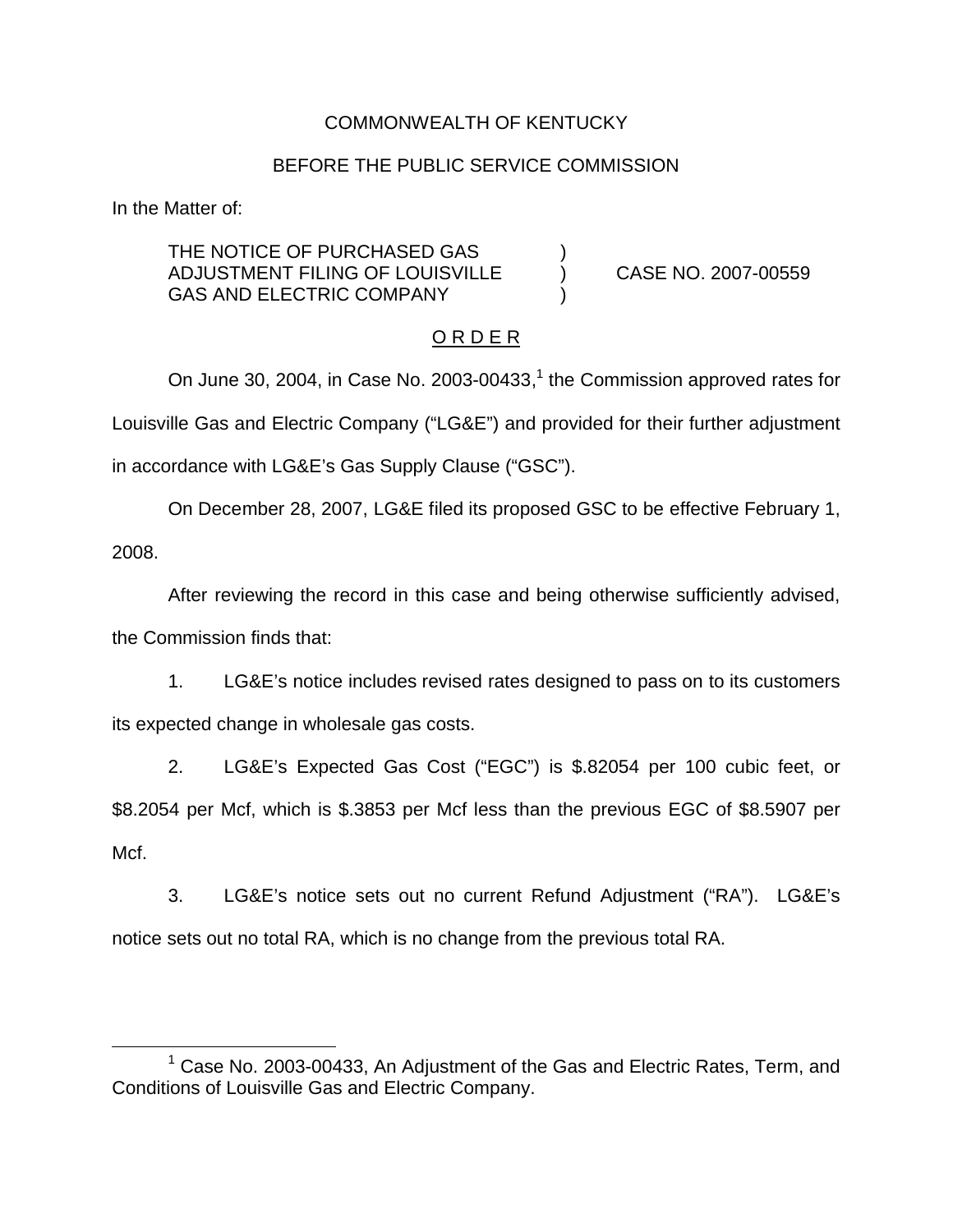4. LG&E's notice sets out a current Actual Adjustment ("AA") of (\$.1502) per Mcf. The total AA of \$.2465 per Mcf is a decrease of \$.0729 per Mcf from the previous total AA.

5. LG&E's notice sets out a (\$.0221) per Mcf current Balance Adjustment ("BA"), which is an increase of \$.1013 per Mcf from the previous BA.

6. LG&E's notice sets out its Performance-Based Rate Recovery Component ("PBRRC") of \$.0784 per Mcf, which will remain in effect to collect LG&E's portion of PBR savings until January 31, 2009.

7. LG&E's Gas Supply Cost Component ("GSCC") is \$.85082 per 100 cubic feet or \$8.5082 per Mcf, which is \$.4395 per Mcf less than the prior GSCC of \$8.9477 per Mcf.

8. The rate in the Appendix to this Order is fair, just, and reasonable, and should be approved for gas supplied by LG&E on and after February 1, 2008.

IT IS THEREFORE ORDERED that:

1. The rate in the Appendix, attached hereto and incorporated herein, is approved for gas supplied on and after February 1, 2008.

2. Within 20 days of the date of this Order, LG&E shall file with the Commission its revised tariffs setting out the rate authorized herein.

-2- Case No. 2007-00559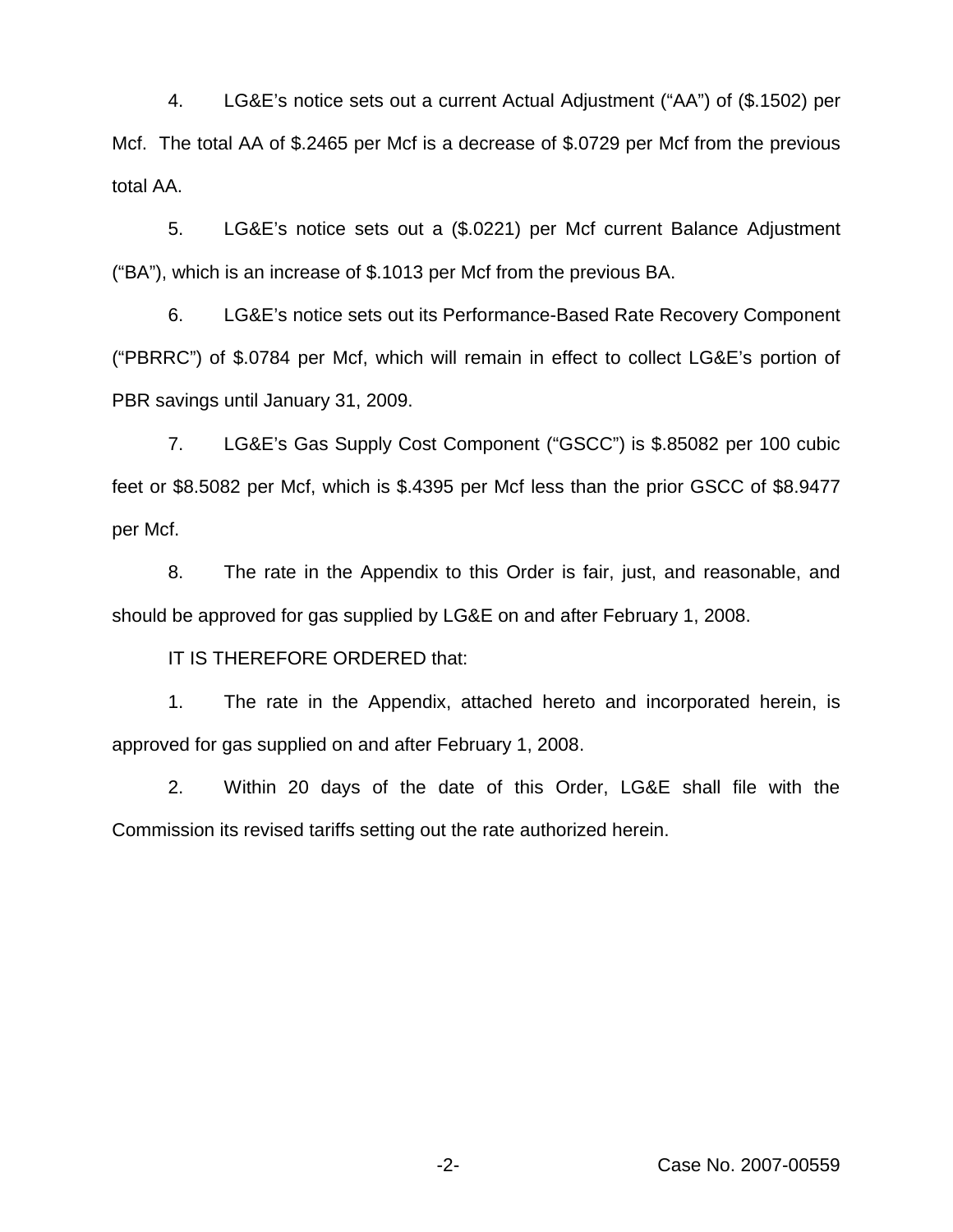Done at Frankfort, Kentucky, this 28<sup>th</sup> day of January, 2008.

By the Commission

ATTEST:

**Executive Director**